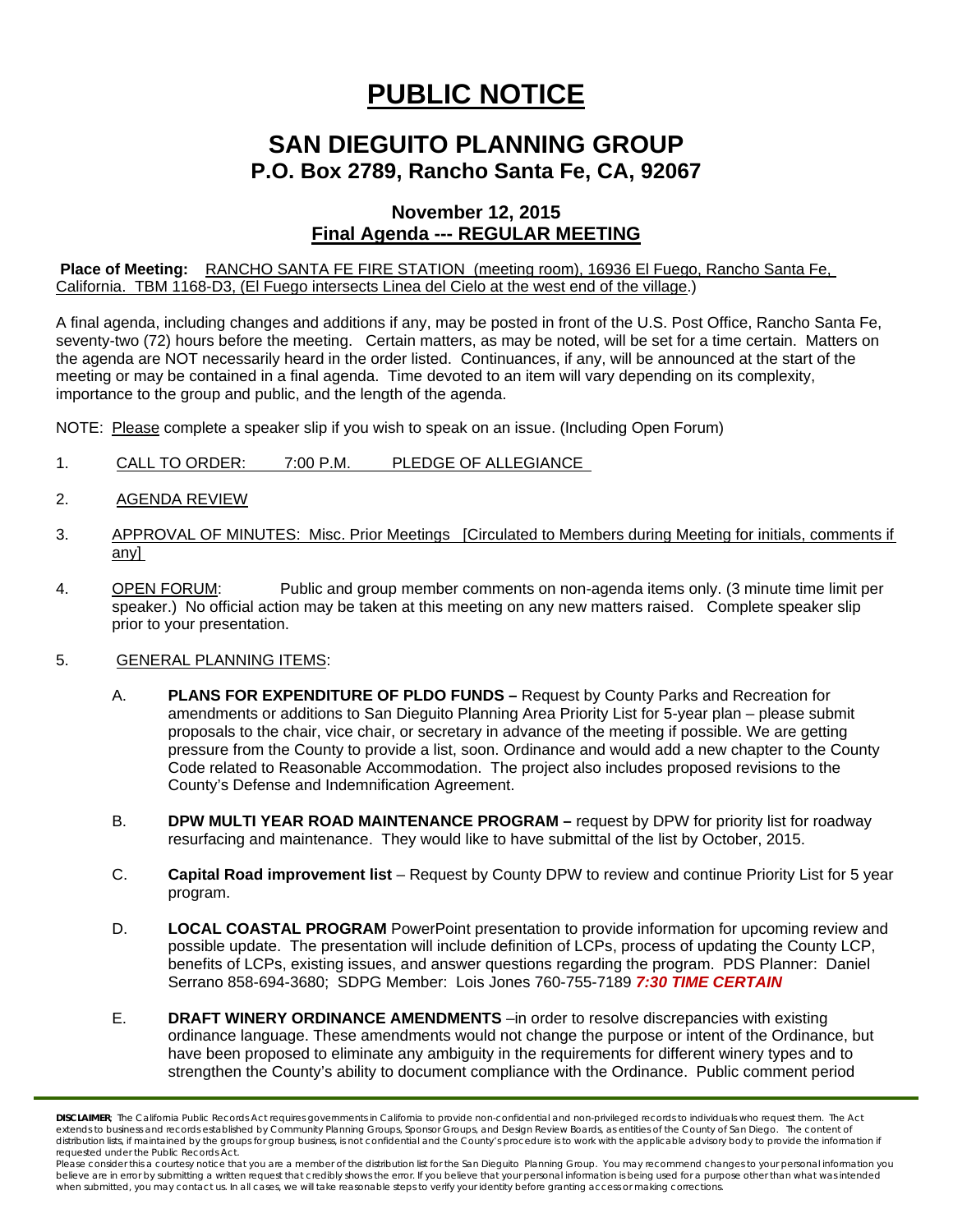closes November 23<sup>rd</sup> to the newest draft. PDS Planner: Heather Lingelser 858-495-5802; SDPG Member: Lois Jones 760-755-7189

#### 6. MAJOR PROJECTS AND LAND USE ITEMS:

- A. **PDS2014 STP14-026 site plan for 3,397 sf Single Family home and garage, tack room on 4.98 acres** located at Avenida de Pompeii in Santa Fe Valley. APN #269-100-47. Applicant: Michael Azurmi representing Tom & Anne Bache 619-417-1400; PDS Planner: Vincent Kattoula 858-694-3959; SDPG Member: Mid Hoppenrath 760-747-1145
- B. **PDS 2014 GPA 14-007, MUP 14-046, TM 5595, EB 14-08-17 Application for tentative map requiring a general plan amendment and major use permit for 56-unit, age-restricted condominium project located on 28.69 acres located at the northeast corner of Via de la Valle and Calzada del Bosque.**  APN #268-180-51-00, 268-180-01-00, 258-180-39,00 268-180-50-00 Applicant: Ali Shapouri on behalf of Larry Gene Mabee Revocable Trust & Golden Eagle Land Investment LP 858-756-8340; PDS Planner: Michael Johnson 858-694-3429; SDPG Member: Don Willis 481-1535 *Postponed until further notice.*
- **C. PDS2015 TPM 21229 Application for tentative parcel map on 16.17 acres with four parcels + remainder 2.24-acre parcel** located at 7722 Rancho Santa Fe View Court, Rancho Santa Fe. APN #265-380-24. Applicant: Doug Logan for H&J Devco, LLC 760-510-3152; PDS Planner: Michael Johnson 858-694-3429; SDPG Member: Tim Parillo 415-238-6961 *Postponed until further notice.*
- D. **PDS 2015- VA 15-008 request for variance for front yard setback located at 5024 El Acebo, Rancho Santa Fe.** Due to the narrow shape of the property, strict application of the 100 foot front yard setback on three sides of the property reduces the most developable part of the property to a mere 10 feet in width, renders it undevelopable and effectively robs the property of the opportunity to house a new structure . APN 268-070-13-00 Applicant: Matin Taraz for Woman Family Trust 858-775-0505; PDS Planner: Emmet Aquino 858-694-8845; PDS Planner: Shannon Biszantz 619-417-4655
- **E. PDS 2014 LDGRMJ-00017, PDS 2015-ER-18-08-019 NOTICE TO ADOPT A NEGATIVE DECLARATION** for grading plan of 10 acre parcel located at via de las Flores in Rancho Santa Fe. APN #264-110-30. Applicant: Rancho Santa Fe LLC/Roland Virissimo 619-300-9114; PDS Planner: Emmet Aquino 858-694-8845; SDPG Member: Jacqueline Arsivaud-Benjamin 760-855-0444 *Continued from 10-8-2015*
- **F. PDS 2015-TM5609, PDS 2015-ER 15-08-020 Application for 16 Detached Residential Condominiums located at 7 Royce Dr & Linea del Cielo in Rancho Santa Fe -** Tentative Subdivision Map for Condominium Purposes: 13 existing units, 2 will be demolished, the remaining 11 will be converted to condominiums, and 5 new units will be built. APN 266-281-04, 268-120-15, 268-120-16, 268-120-17, 268-120-44, 268-120-45, 268-120-46. Applicant: Michael Smith for JMIR RSF Inn LLC/JMI Realty LLC 858-259-8212, ext 110; PDS Planner: Robert Hingtgen 858-694-3712; SDPG Member: Laurel Lemarie 858-756-2835
- G. **City of San Diego 2982/SCH no. 1999071104 Comments for draft Environmental Impact Report** for bridge/re-alignment/widening/modification of El Camino Real between Via de la Valle & San Dieguito Road. Public Comment period ends November 9, 2015. Applicant: City of San Diego, Public Works; City of SD Planner: Morris Dye 619-446-5201; SDPG Member: Bruce Liska 858-756-5391
- **H. PDS 2015 AD 15-038 Application for administrative permit requesting conversion of existing over-garage 856 sf guest quarters into a second dwelling located at 3972 Stonebridge Ct. on 2.86 acres in Rancho Santa Fe –** APN #262-190-06 Applicant: Peter Klein for Shelly Perry 619-990-4602; PDS Planner: Don Kraft 858-694-3856; SDPG Member: Don Willis 858-481-1535
- **I. PDS 2015 VAR-97-008W1 Request for modification of variance** to adjust the rear yard setback to 25' to apply to the entire rear yard. Located at 1646 Lugano Lane, Del Mar. APN 302-010-2500. Applicant:

*DISCLAIMER; The California Public Records Act requires governments in California to provide non-confidential and non-privileged records to individuals who request them. The Act extends to business and records established by Community Planning Groups, Sponsor Groups, and Design Review Boards, as entities of the County of San Diego. The content of*  distribution lists, if maintained by the groups for group business, is not confidential and the County's procedure is to work with the applicable advisory body to provide the information if *requested under the Public Records Act.* 

*Please consider this a courtesy notice that you are a member of the distribution list for the San Dieguito Planning Group. You may recommend changes to your personal information you*  believe are in error by submitting a written request that credibly shows the error. If you believe that your personal information is being used for a purpose other than what was intended<br>when submitted, you may contact us.